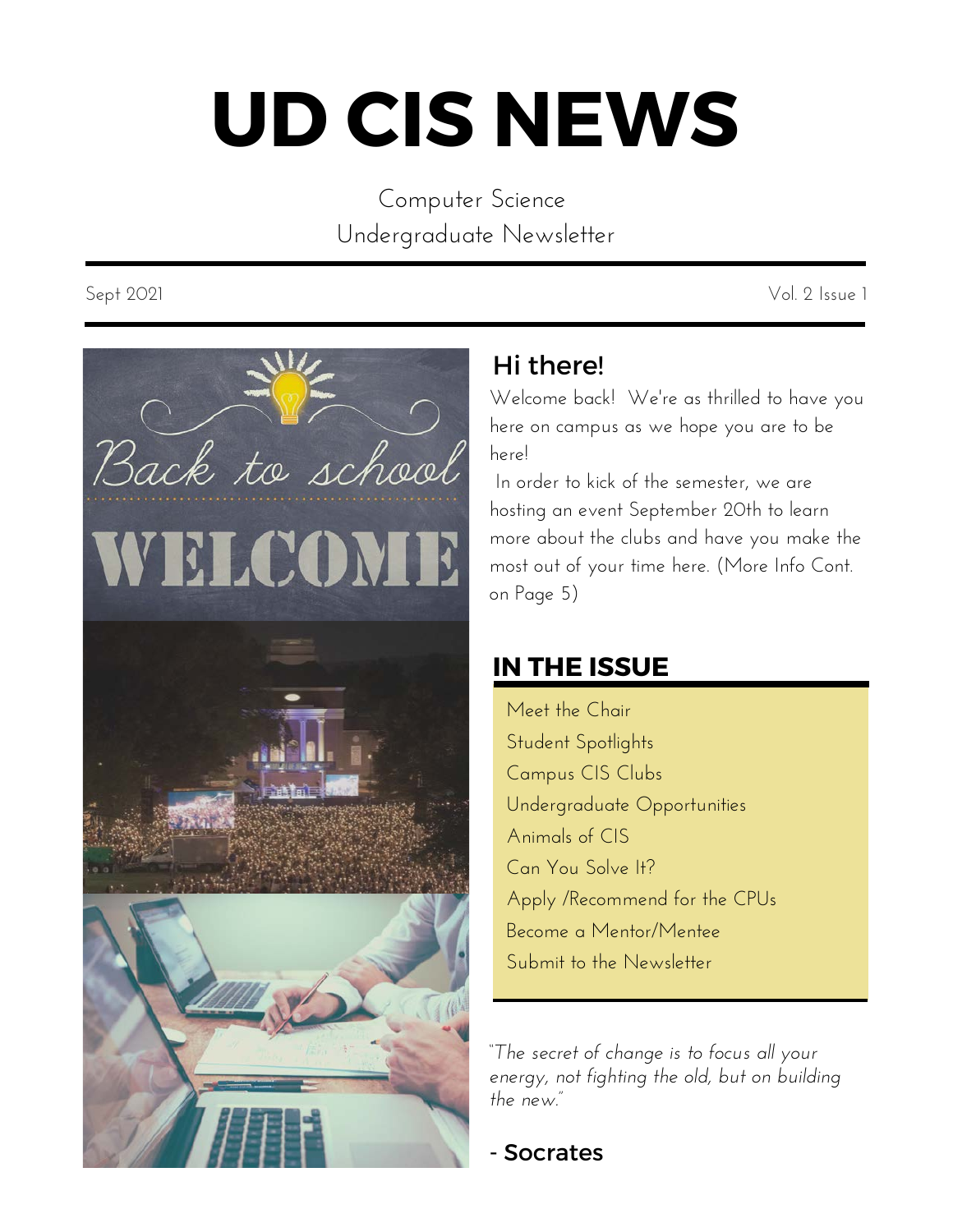#### **MEET THE CHAIR**

Dr. Eigenmann is the new interim chair of the CIS department. He came to CIS from UD's Electrical and Computer Engineering Department, where he plans to return once CIS has found a new permanent chair. Prior to joining UD in 2017, he spent time at the National Science Foundation and many years as a Professor at Purdue University. Next to his chair duties, he conducts research in high-performance computing, including parallel program optimization, performance evaluation, and building cyberinfrastructure. When time allows, he plays piano, or even sometimes undusts his saxophone.





#### **SENSIFY LAB SPOTILIGHT**

Luke Halko from the Sensify Lab has been selected to participate in the inaugural [SNF Ithaca Initiative Student Leaders Program](https://www.bidenschool.udel.edu/research-public-service/stavros-niarchos-foundation-ithaca-initiative/snf-ithaca-student-leaders-program) (Biden Institute Joseph R. Biden, Jr. School of Public Policy & Administration) for his work on news and digital media literacy interventions as part of the [Community Comm](https://sensifylab.cis.udel.edu/) project.

#### **RESEARCH SPOTLIGHT**

Hi! I'm Kristina Holsapple and I'm a junior Computer Science major with minors in Human Development & Family Sciences, Disability Studies, and English. I work alongside Dr. Bart towards the design of Designer, an evidence-based and student-friendly interactive graphics Python library to support the learning experience of introductory computer science students. We collected data from current students to understand how they think about video games. This summer we developed Designer based on the data we collected. Ideally, this interactive library will be used in computer science courses so that students can learn computer science by designing their own visual output.

Additionally, I work with Dr. Yarrington to develop an educational tool to support the executive planning skills of students with Autism Spectrum Disorder. This tool analyzes class assignments and generates a timeline suggesting how students should manage their time to complete the assignment by the time it's due. I'm passionate about human-centered research because I think we grow as a society when we work together and care for one another. I'm grateful that my research experiences allow me to use my love for computer science to support my community.

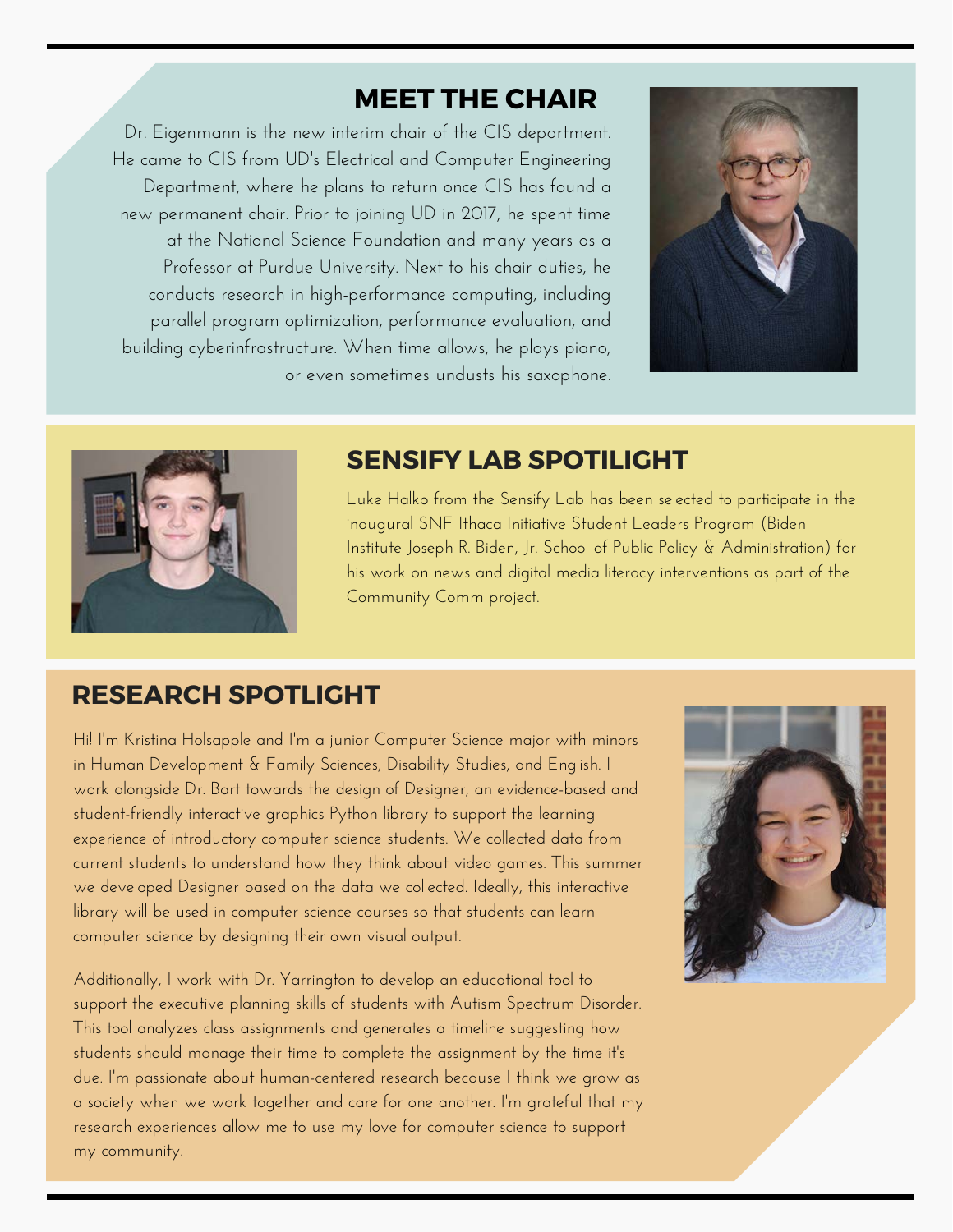# **GET INVOLVED IN CLUBS!**

#### ACM-W

We are the largest organization of women and nonbinary individuals studying tech on campus. We host weekly meetings for networking, career development, and fun events.

**Contact Info:** Erin Wallace ewallace@udel, Amy Feldman (mentoring), amyfeld@udel  [AMC-W GroupMe](https://groupme.com/join_group/55338906/ftvjh6vH)

# CS+Social Good

Our mission is to foster interest in applying technical knowledge and experience in ways that will help our community and promote technology as a means for positive social change.

**Contact Info:** udcs4good@gmail.com  [CS+SocialGood Website](https://ud-cs-social-good.github.io/)

#### ACM

#### *(Association for Computing Machinery)*

ACM is an all-encompassing computer science club and part of the largest network of computer scientists in the world. We welcome all people with any level of experience in CS. In our meetings, we cover interesting topics like artificial intelligence, cybersecurity, web development, and almost anything our members want to learn. Join ACM to join the larger community of CS at UD and beyond.

**Contact Info:** Noah Hodgson, noahmh@udel.edu

[ACM Discord](https://discord.gg/JdMjsMB)

#### Business Basics for Engineers

BBE is geared toward engineering students looking to learn and gain exposure to some of the business skills necessary to succeed when entering competitive industries upon graduation. There is so much more to being a successful engineer!

**Contact Info:** Will Koenig, willk@udel.edu

#### Capture the Flag!

We compete in weekly cyber security competitions and hold regular learning sessions in cryptography, exploitation, reverse engineering, and forensics.

#### **Contact Info:** Tyler Werman, wermant@udel.edu

**Capturethe Flag Discord** 

#### Linux User's Group

We conduct weekly talks about all things computers. There's a main focus on Linux, however, it's more about having fun and learning so things can deviate quite a bit. Past talks have included understanding git, creating a honey pot, going on the "deep web" and much more.

**Contact Info:** Sam Calvert, sfcal@udel.edu Linux User's Group Slack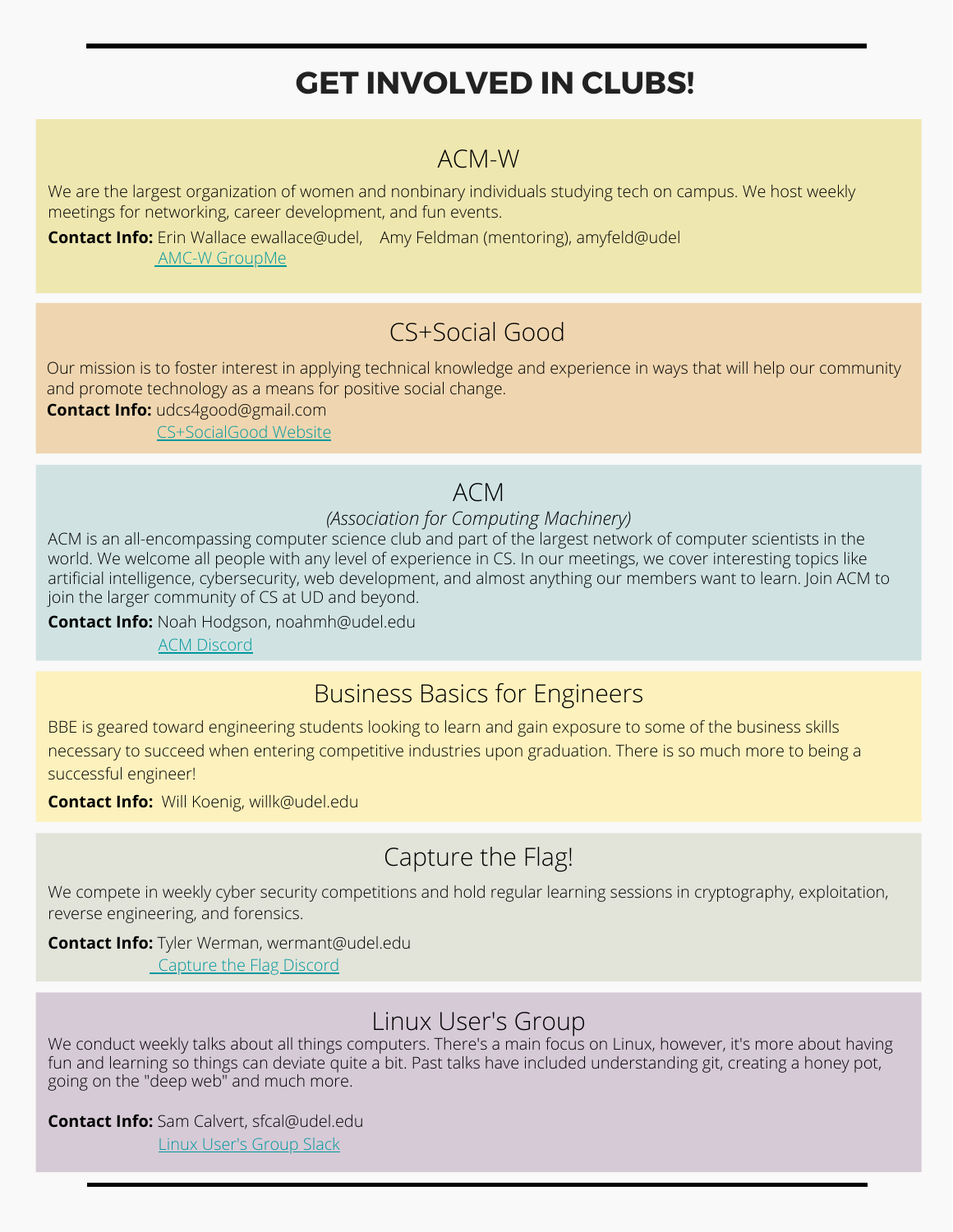#### **UNDERGRADUATE OPPORTUNITIES**

#### **Sensify Lab**

Interested in earning research credits? The Sensify Lab [\(sensifylab.org\)](http://sensifylab.org/) is looking for undergraduate software developers with interests in machine learning, game development, and/or web development to join our on-going projects. Students will contribute directly to research activities, get hands-on experience with engineering tasks, and help us to design efficacious user-facing tools. If interested, contact Dr. Mauriello [\(mlm@udel.edu](mailto:mlm@udel.edu)) with your resume and unofficial transcript.

# **ANIMALS OF CIS**

*Want to see your own animal featured? Submit Here:<https://forms.gle/qopmanw1u7rSP3GQ8>*



This is Ada and Pumpkin, Dr. Bart's animals. Ada doesn't really like the hat, but



she's so patient. Meet Brûlée, Dr. Decker's cat, or in this instance, his basket case.

# **CAN YOU SOLVE IT?**

*What is the largest number that can be made moving only two bars?*



*If you think you know the answer, enter [here](https://docs.google.com/forms/d/e/1FAIpQLSfNHF9PUg83FdEKhbRgifY2t72X8ihVvBQ9t4ELbc3VtVe7tw/viewform?usp=sf_link) - one random correct answer will win a \$15 Starbucks gift card!*